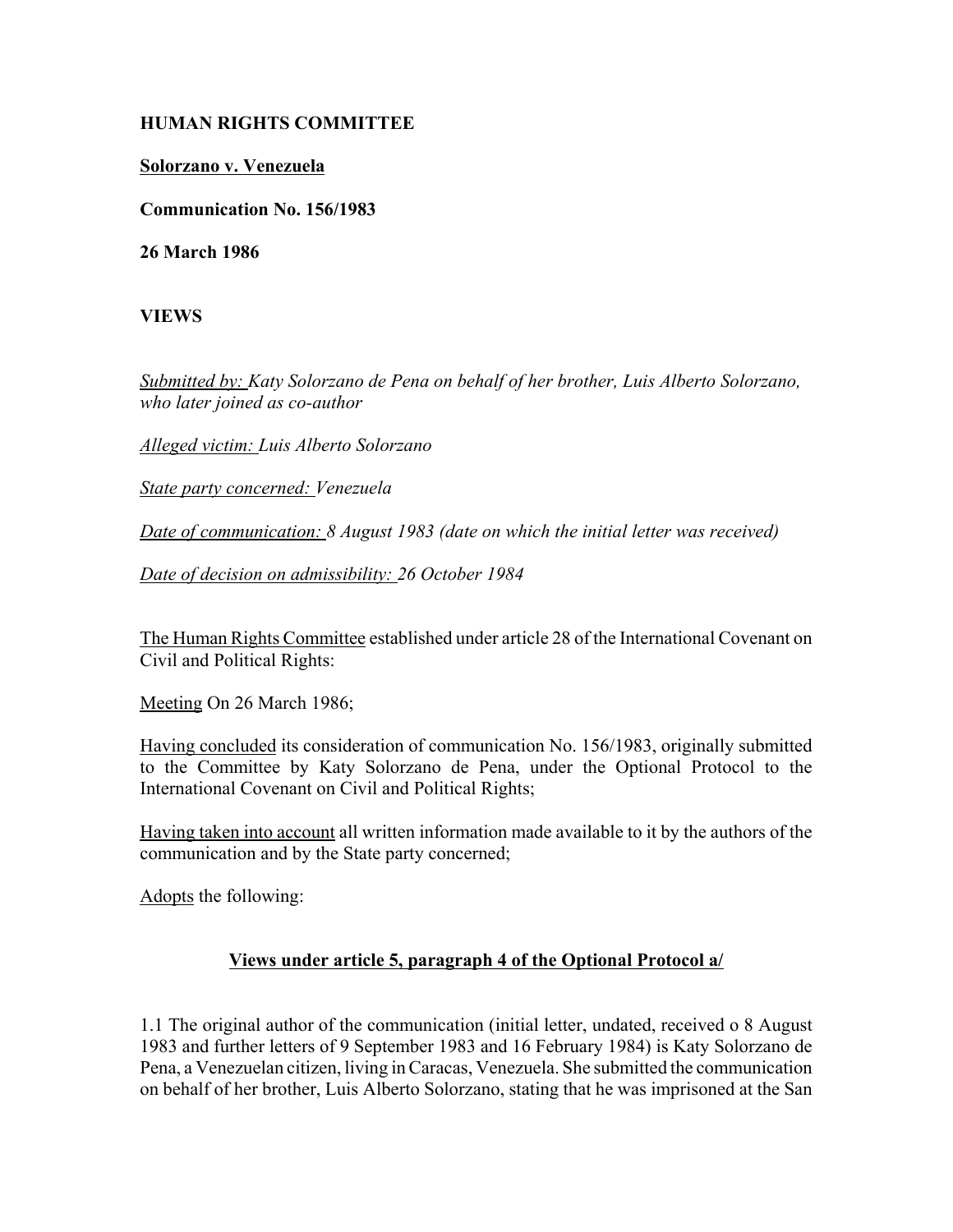Carlos military barracks (Cuartel San Carlos) in Venezuela and that he was unable to submit the communication himself. Mr. Solorzano was released by virtue of a Presidential Degree of 21 December 1984. In a letter to the Committee (undated), received on 27 June 1985, he joined as co-author of the communication.

1.2 Katy Solorzano stated that her brother (born on 8 November 1952) had been arrested at his home on 28 February 1977 without any warrant of arrest and that his house had been searched without a search warrant. She further stated that he had been subjected to severe torture and gave the names of five officers allegedly responsible, all of them members of the Direccion de los Servicios de Inteligencia y Prevencion (DISIP). These events, as well as some of those described below, occurred before the entry into force of the Covenant and the Optional Protocol for Venezuela (10 August 1978).

1.3 Soon after Mr. Solorzano's arrest, a military tribunal had ordered his detention on charges of having joined in armed rebellion. On 12 December 1977 he had been indicted. In that connection, the prosecutor affirmed the existence of a clandestine armed movement, called "Grupo de Comandos Revolucionarios", aiming at the overthrow of the Government of Venezuela through querrilla warfare and which 3 responsible for the kidnapping of a citizen of the United States of America, William Frank Niebous, allegedly undertaken to obtain funds for the promotion of e Group's political activities. Katy Solorzano did not contest her brother's ranks with the Group but only his participation in the kidnapping of Mr. Niebous.

1.4 In a summary of the legal issues, Mr. Solorzano's defence lawyer observed that after December 1977, Salom Meza Espinoza and David Nieves, two individuals whose cases were linked with the case of Mr. Solorzano, had been elected deputies to the Venezuelan Congress. On the basis of their new parliamentary immunity, both of them had requested their release, which had been subsequently ordered by a court partial. The military prosecutor had appealed the decision before the Supreme Court of Justice, to which the case had been transferred in mid-1979. All proceedings in the case, including those against Mr. Solorzano, had been adjourned pending a ruling of the Supreme Court on the Question of the legality of the release of the two deputies.

1.5 Katy Solorzano alleged that there had been various irregularities in the proceedings against her brother. She indicated that:

Her brother, a civilian, bad been tried by a military tribunal, although that was contrary to the Venezuelan Constitution;

The evidence presented by her brother and his lawyer had been disregarded by the military tribunals in particular, the lawyer could not obtain the attendance and examination of witnesses on her brother's behalf;

Her brother's trial had been defective since, for example, false declarations had been admitted in evidence. In that connection, Mr. Decaril, Mr. Solorzano's lawyer, had stated that, inter alia, his client's detention and the charges against him had been based on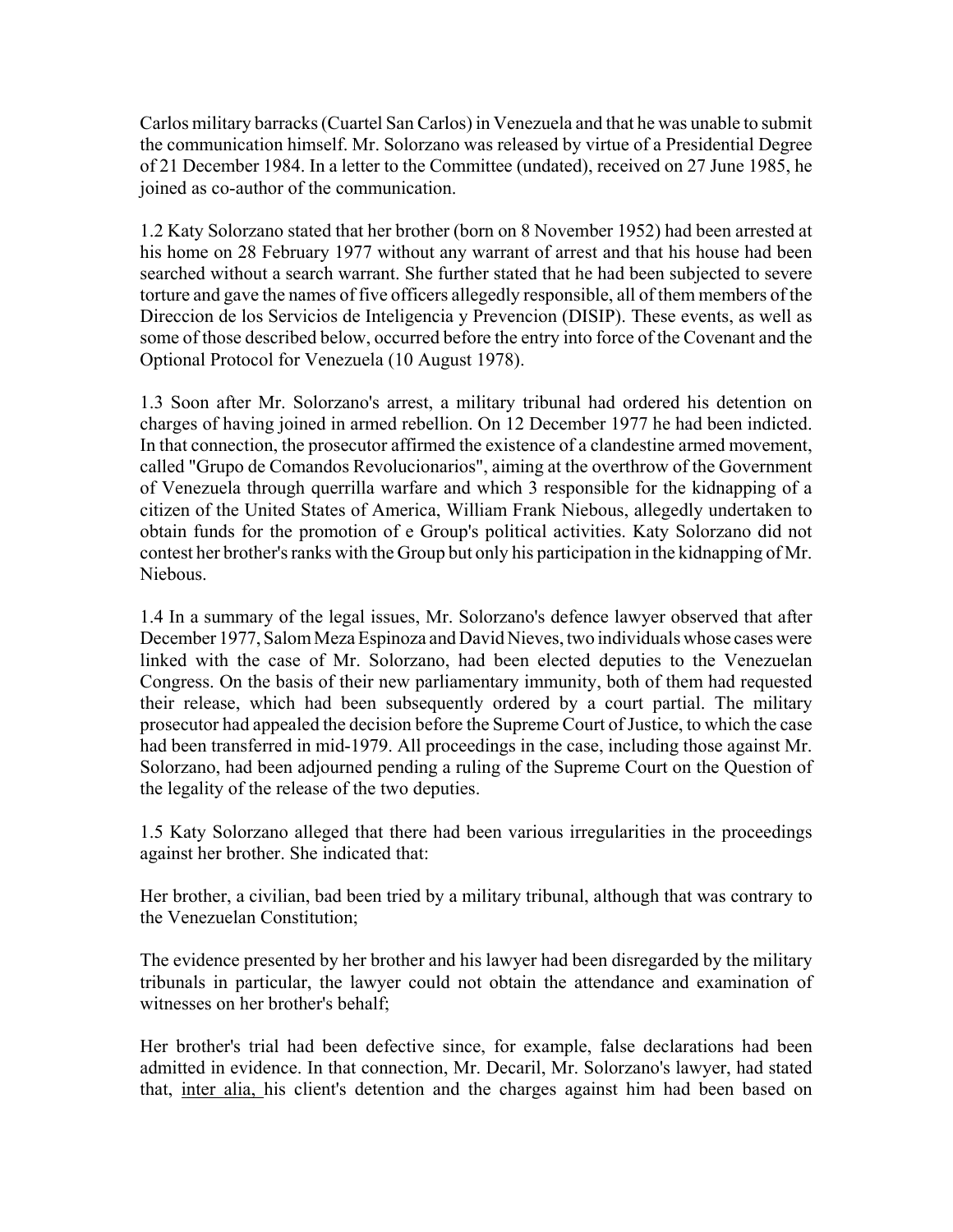declarations, made by policemen and other witnesses, which for one reason or another should have been considered invalid.

1.6 Katy Solorzano claimed that her brother had been subjected to inhuman prison conditions, that in February 1983 he had been severely beaten at the Cuartel San Carlos (the name of the responsible officer was given), that after those incidents and similar ones in other prisons, Political detainees all over the country, including her brother, had carried out a month-long hunger strike to obtain better conditions of detention, that, due to the abovementioned events, her brother had required medical treatment and hid transfer to a hospital had been recommended, but that the prison authorities had not heeded the recommendation.

1.7 It was claimed that Mr. Solorzano was a victim of violations of articles 7, 9, paragraphs 1 and 4, 10, paragraph 1, and 14, paragraph 3 (c) and {e) of the International Covenant on Civil and Political Rights, and that no domestic remedies were available in the case.

1.8 Katy Solorzano further indicated that the present case was not being examined under another procedure of international investigation or settlement.

2. By its decision of 20 October 1983, the Working Group of the Human Rights Committee, having decided that Katy Solorzano was justified in acting on behalf of the alleged victim, transmitted the communication under rule 91 of the provisional rules of procedure to the State party concerned, requesting information and observations relevant to the Question of admissibility of the communication. The Working Group also requested the State party to transmit to the Committee copies of court decisions concerning Mr. Solorzano.

3.1 In a submission dated 16 January 1984, the State party informed the Committee that Luis A. Solorzano had been arrested in the course of the criminal proceedings instituted in connection with the kidnapping of a United States citizen, William Frank Niebous, by "an armed movement consisting of a group of persons forming a paramilitary organization known as Grupo de Comandos Revolucionarios, Operacion Argimiro Gabaldon". Following pro-trial detention by the police authorities, as authorized in article 60.1, third paragraph, of the Constitution, an order confirming his detention had been issued on 7 March 1977 by the Permanent Second Military Court of First Instance of Caracas, after the Court had determined the existence of military rebellion and had found that there was firm evidence of Guilt on the part of Mr. Solorzano, as required by article 182 of the Code of Criminal Procedure and article 202 of the Code of Military Justice. The State party submitted that Mr. Solorzano's arrest had been effected in accordance with the Constitution and relevant criminal laws, and therefore it could not be described as arbitrary and that the allocation of violation of article 9, paragraph 4, of the Covenant was similarly inadmissible, "since the remedies of complaint and/or appeal against a detention order are provided for in article 190 of the Code of Criminal Procedure and article 203 of the Code of Military Justice and should have been duly utilized, even if they would have been unsuccessful".

3.2 The State party further submitted that the allegations of torture had not been accompanied by any supporting evidence, while the allegations of maltreatment of detainees "could well refer to acts of prison mutiny, which are Quite outside the scope of the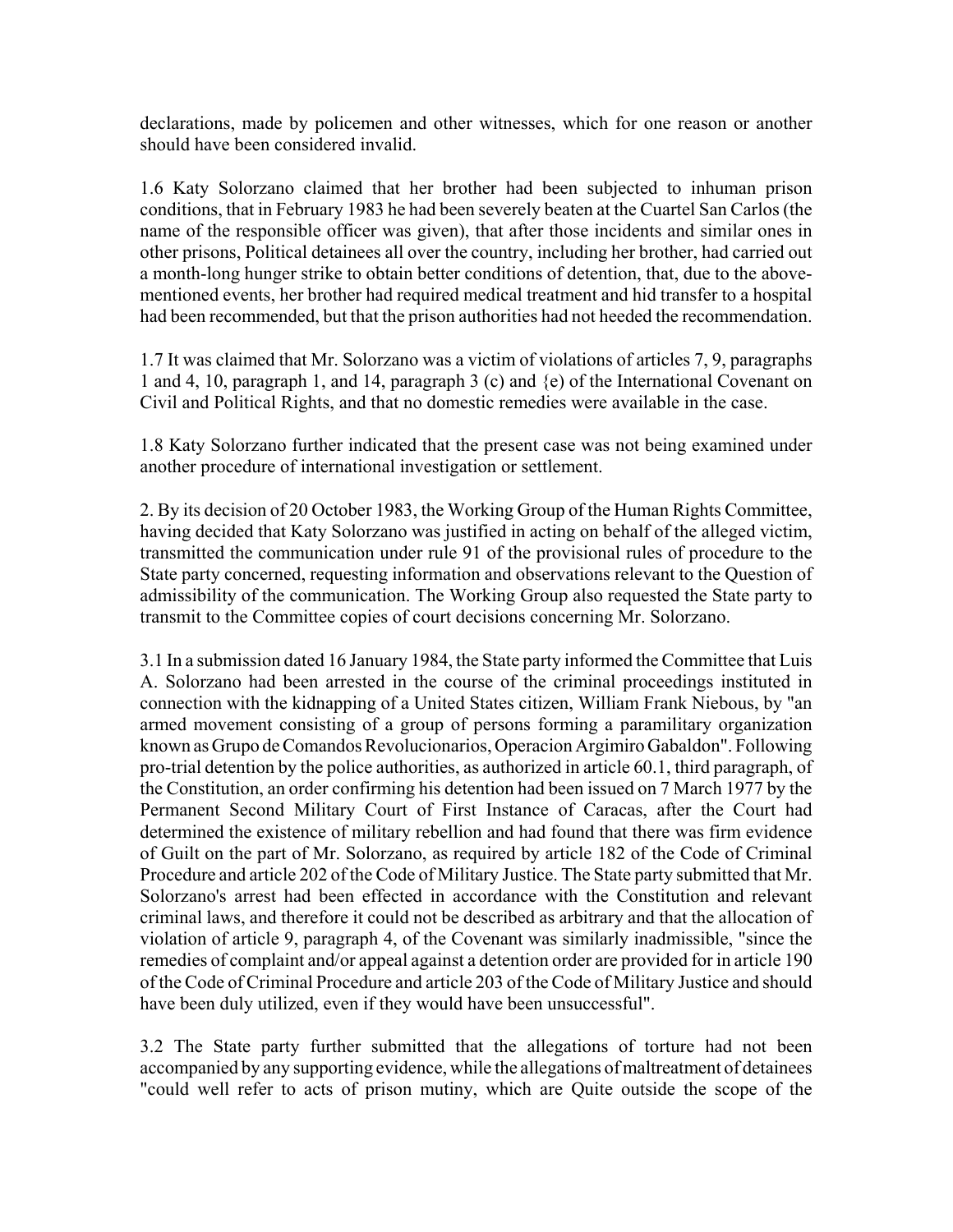Covenant". The State party added that it would seem unlikely that those allocations of maltreatment and torture were true, particularly as they had been investigated by the Public Prosecutor's Department.

3.3 The State party observed that the author's allegations regarding irregularities in the proceedings (both, apparently, at the pro-trial stage and after the trial started with the indictment of the alleged victim on 12 December 1977), legal manoeuvres to delay proceedings and obstruction regarding the cross-examination of witnesses could not be taken seriously since Mr. Solorzano's lawyer had stated that "the investigation then proceeded normally until the indictment was made. The period for giving evidence was observed, and some of the witnesses summoned to appear by the court were cross-examined".

3.4 The State party also rejected the allegation that the trial of Mr. Solorzano had been delayed to prevent his release. In that connection, it stated that, in the decision handed down on 22 February 1979, the Court had ordered the unconditional release of Salom Meza Espinoza and David Nieves, who had been charged along with Mr. Solorzano and another person for military rebellion and other offences; that was because they had been elected deputies to the National Congress and consequently enjoyed parliamentary immunity under article 143 of the Constitution. In the same decision, the above-mentioned Military Court had ruled that the Permanent Military Court of Caracas should forward the dossier to the Supreme Court of Justice for the purposes laid down in article 215 (2) of the Constitution, which stated that one of the powers of the Supreme Court of Justice was "to declare whether or not there are Grounds for the trial of members of Congress". The State party had further stated that while the case was being heard by the full Court, a presidential pardon had been Granted on 28 November 1983 to Deputy Salom Meza Espinoza, and, on 4 December 1983, David Nieves had been re-elected a deputy to the National Congress.

"At this point, on 16 December 1983, the Government Attorney requested the Supreme Court of Justice to effect a separation of the case and to transfer the dossier to the Permanent Military Court of Caracas for the continuation of the proceedings against Luis A. Solorzano and others for the offences already mentioned. The Supreme Court of Justice acceded to this request in an order dated 21 December 1983 referring the dossier to the Permanent Military Court of Caracas to enable the proceedings in Question to continue ....

"As far as the allegations considered here are concerned, the most important consideration is that the proceedings against Luis Alberto Solorzano again followed the normal course, once the Question of the special status of his co-defendants had been resolved."

3.5 The State party contended that domestic remedies had not been exhausted "since the trial is entering the phase of summing-up and sentencing at first instance. This leaves all the second instance procedure untouched, as well as the appeal to set aside the judgement, in accordance with the procedural legislation in force".

4.1 In a further submission dated 16 February 1984, Katy Solorzano commented on te State party's submission and reiterated that her brother's detention was unlawful for the following reasons: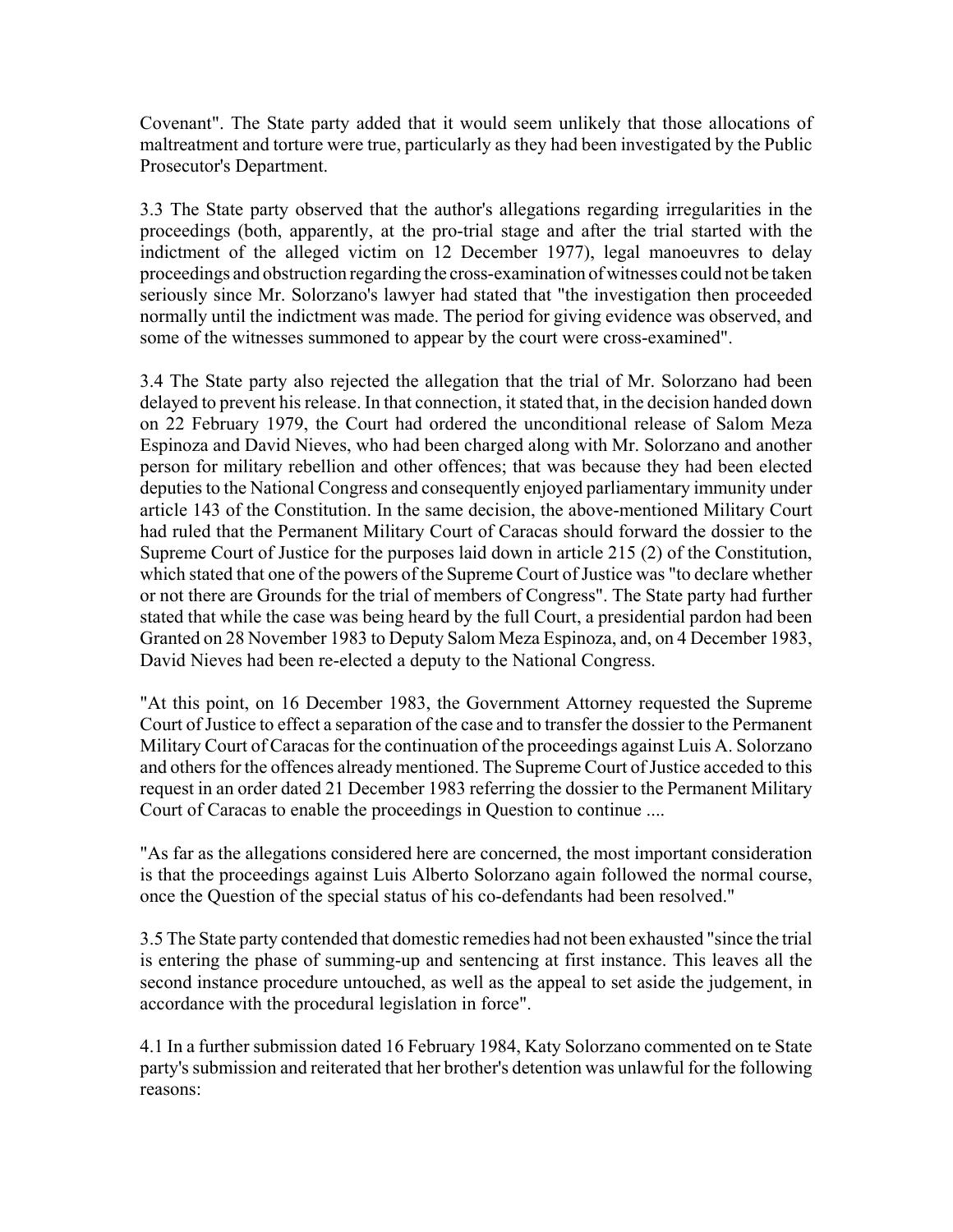"He was arrested more than one year after the kidnapping of the American citizen, so that there is no question of flagrante delicto, which is an exception provided for in article 60, paragraph 1, of the Constitutions

"He is being detained without any written order by the competent official."

4.2 Katy Solorzano alleged that her brother's right to defend himself had not been respected. In particular she mentioned that the right to cross-examine witnesses had been denied (names were given). She added that 'the court failed to take any firm action when the only witness to appear voluntarily, on being cross-examined, admitted that she had made her statement against Luis Alberto Solorzano because OISIP (Political Police) had threatened her with imprisonment if she did not do so, and also retracted her earlier statement against him. The name of this witness is Aurora Alonso de Sanchez, and the text of her statement can be found in the record of proceedings". As to the State party's contention that Mr. Solorzano's lawyer had conceded that procedural guarantees were observed and some witnesses cross-examined, Katy Solorzano stated that that had been done in order to secure her brother's release.

4.3 Katy Solorzano stressed that article 68 of the Venezuelan Constitution stipulated that the right to a defence was an inviolable right at every stage and revel of proceedings and she recalled that her brother had been deprived of a trial for more than five years. In that connection she commented:

"While it is proper for the Supreme Court to take the proper time to issue a decision, nevertheless, the fact that this proper time should already have extended over more than five years surely defies all logic."

4.4 The author reiterated that her brother had been subjected to brutal ill-treatment in February 1983 resulting in injuries to the head and other parts the body and that he - as well as other detainees - had undertaken a hunger strike in protest against the maltreatment inflicted on many of them. In March and April 1983, agreements had been signed by a mediation commission (composed of civilian and military attorneys, members of Parliament and representatives of prisoners - among them Mr. Solorzano) in order "to guarantee and ensure observance of the physical and moral integrity of persons on trial'.

5.1 Before considering any claims contained in a communication, the Human Rights Committee must decide, in accordance with rule 87 of its provisional rules of procedure, whether or not it is admissible under the Optional Protocol to the Covenant.

5.2 Article 5, paragraph 2, (a), of the Optional Protocol precludes the Committee from considering a communication if the same matter is being examined under another procedure of international investigation or settlement. The Committee noted that there was no indication that that applied in the present case.

5.3 Article 5, paragraph 2, (b), of the Optional Protocol precludes the Committee from considering a communication if all available domestic remedies have not been exhausted.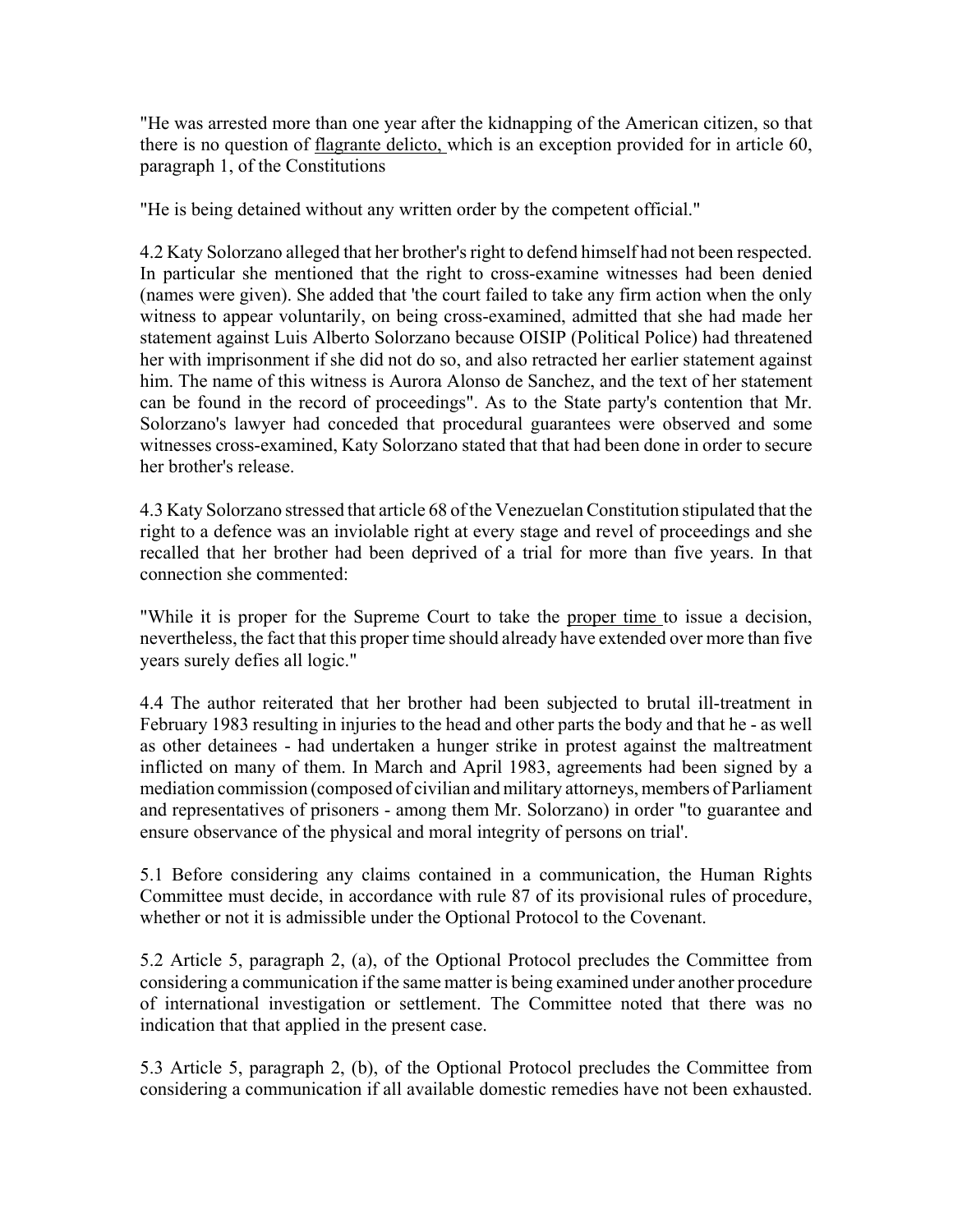The Committee therefore examined whether the authors' various claims met that requirement.

5.4 As to the claim that Mr. Solorzano was a victim of a violation of article 9, paragraphs 1 and 4, of the Covenant, the Human Rights Committee observed that the arrest had taken place prior to the entry into force of the Covenant and the Optional Protocol for Venezuela. The claim, in so far as it related to the alleged victim's initial arrest and detention was therefore found to be inadmissible ratione temporis. In so far as the communication might be understood as implying that the continued detention of Mr. Solorzano (after 10 August 1978) constituted, as such, a violation of article 9, paragraphs 1 and 4, of the Covenant, the Committee referred to the observations of the State party set out in paragraph 3.1 above and concluded that the issue was also inadmissible, because of non-exhaustid of domestic remedies.

5.5 In so far as the claim concerning the alleged torture and mistreatment of Mr. Solorzano, in violation of articles 7 and 10, paragraph 1, of the Covenant, related to events said to have taken place prior to 10 August 1978, the Committee observed that it was inadmissible ratione temporis. In so far as the claim related to events alleged to have taken place in February 1983 (pars. 1.6 above), the Committee noted the observations of the State party (pars. 3.2 above) and the author's comments thereon (para. 4.4 above). It was established that inquiries into the events in question had taken place and had led to an agreement signed, among others, by Mr. Solorzano. The implications of that agreement, which might have constituted a remedy in regard to the ground of complaint, were not clear. The Committee found that that part of the claim, therefore, belonged to the examination of the case on the merits and was not inadmissible.

5.6 In so far as Katy Solorzano claimed that the prolonged delays in the court proceedings affecting Mr. Solorzano constituted a violation of article 14, paragraph 3 (c), of the Covenant, the Committee observed that the claim also concerned article 9, paragraph 3, of the Covenant (which provided for the right to trial within a reasonable time or to release from detention). The continued detention of Mr. Solorzano since 28 February 1977, without trial, clearly raised a issue under both of those provisions, which had to be examined on the merits. The Committee noted in that connection that the trial of Mr. Solorzano was, according to the State party, entering the phase of summing-up and sentencing at first instance and that that left all the second instance procedure untouched, as well as the appeal to set aside the judgement in accordance with the procedural legislation in force (para. 3.5 above). That seemed to imply that considerable time might still pass until a final judgement was rendered. The Committee noted, furthermore, that in fact the proceedings in the case had been adjourned between February 1979 and December 1983. The Committee finally noted that, in the mean time, a considerable effort, although in vain, had been made to obtain the release of Mr. Solorzano and that no particulars had been submitted by the State party to show that other remedies might have been available, either to expedite the proceedings or to obtain his release. In those circumstances, the Committee concluded that Such remedies either did not exist, or could not be shown to be effective in his situation, and in any event that their application was being unreasonably prolonged. Accordingly, the Committee found that the claim was not inadmissible under article 5, paragraph 2, (b), of the Optional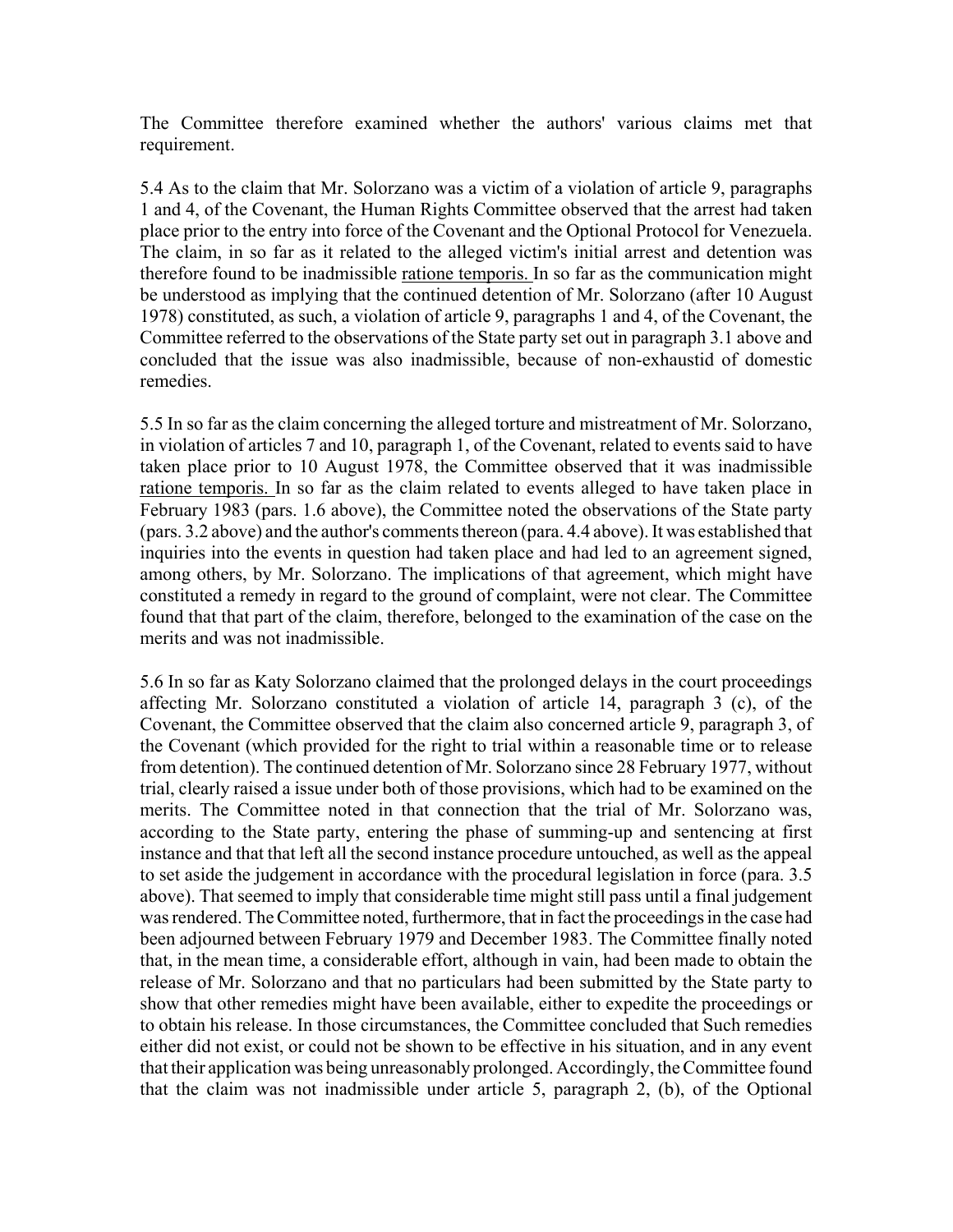## Protocol.

5.7 As to Katy Solorzano's claim that Mr. Solorzano had been denied the right to examine, or have examined, the witnesses against him in violation of article 14, paragraph 3 (e), of the Covenant, it appeared that she related that claim both to the period of pre-trial investigation (which ended with an indictment on 12 December 1977, i.e., before the Covenant entered into force for Venezuela) and to the trial period which followed thereafter (including some months from the entry into force of the Covenant for Venezuela on 10 August 1978, until the trial proceedings were adjourned in February 1979). Considering that she did not indicate any dates in support of her claim that article 14, paragraph 3 (e), had not been respected and taking into account the other information before it in regard to the claim, the Human Rights Committee concluded that it should be deemed inadmissible. The issue might, however, be seen as subsumed in the claim that Mr. Solorzano was a victim of a breach of article 14, paragraph 3 (c), which was to be considered on the merits.

6. On 26 October 1984, the Human Rights Committee therefore decided:

1. That the communication was admissible in so far as it related to alleged ill-treatment of Mr. Solorzano in February 1983 and in so far as it related to the duration of the judicial proceedings;

2. That the communication was inadmissible in respect of the other claims raised by the author.

7. In its submission under article 4, paragraph 2, of the Optional Protocol, dated 25 April 1985, the State party informed the Committee that "Dr. Jaime Lusinchi, President of the Republic of Venezuela, undertook, through Presidential Decree No. 441, of 21 December 1984 ... the dismissal of the proceedings against Lois Alberto Solorzano", and that Mr. Solorzano had been released. The State party thus requested the Committee to close the case.

8.1 Before taking further action, the Committee instructed the Secretariat to ascertain from Mr. Solorzano whether he wished the Committee to continue consideration of the case and, if so, to confirm the facts of the case as presented by his sister and to correct any inaccuracies in that respect.

8.2 In a reply (undated) received on 27 June 1985, Mr. Solorzano requested the Committee to continue consideration of the case, confirmed the information submitted to the Committee by his sister and added the following observations:

"... this dismissal of proceedings against me for military rebellion, which had been continuing since 1977, demonstrates that:

"1. Since there is no judgement against me, no civilian or military entity or authority is legally in a position to take a decision on presumed quilt or innocence.

"2. In other words, I was detained for almost eight years, during which this trial did not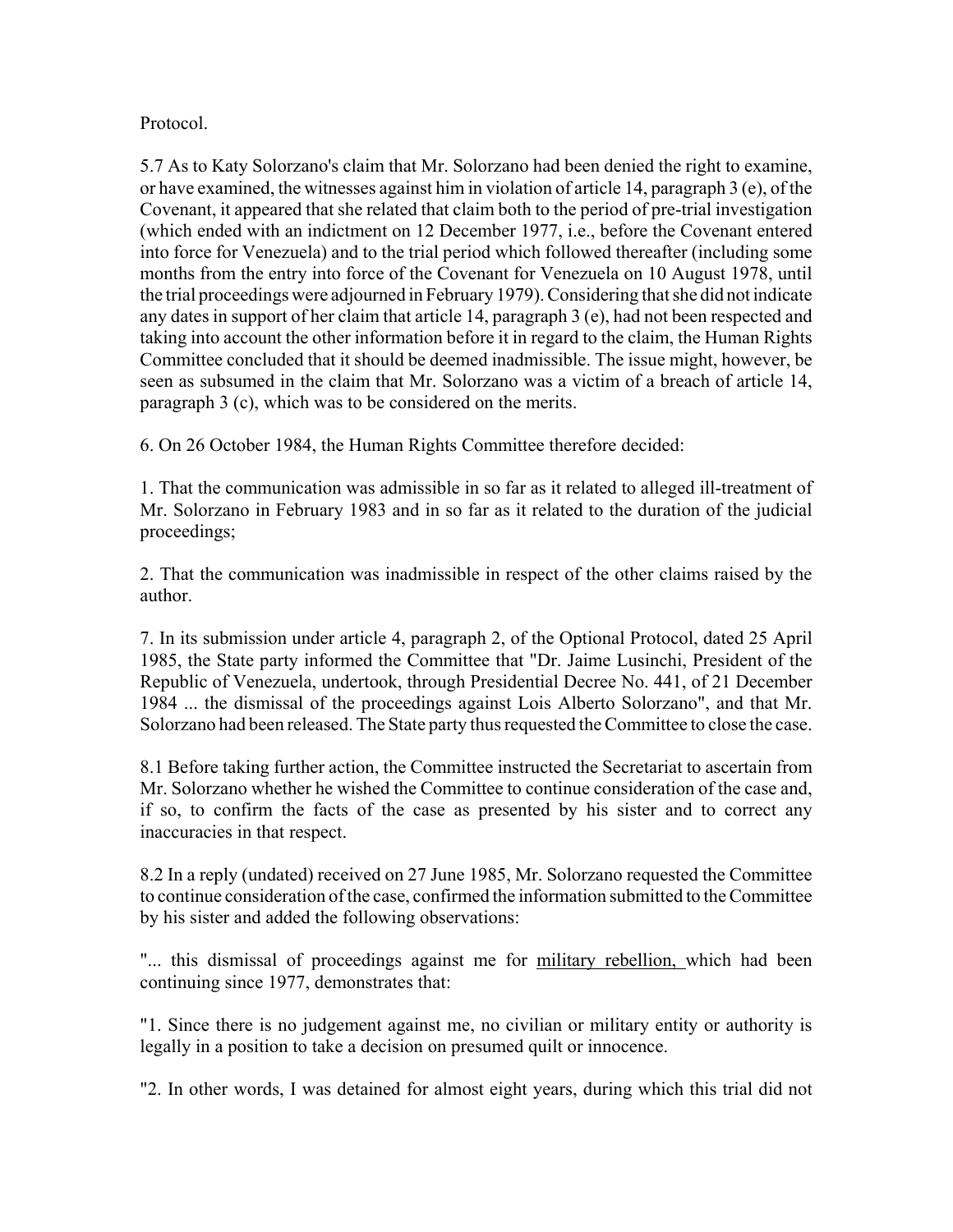culminate in a judgement, a fact which shows the arbitrary and irregular character of the proceedings to which I was subjected.

"3. Because the same characteristics attached to my release, it may be stated that my country's Government interfered in the proceedings as it pleased, refusing me the right to defence throughout the period when the trial was paralysed."

9. By a note dated 24 September 1985, the State party observed that:

'The Permanent Third Military Court of First Instance of Caracas issued a detention order against Luis Alberto Solorzano, who was presumed to have committed the offence of military rebellion, which is punishable under article 476 of the Code of Military Justice. The fact is that the Venezuelan legal system includes dismissal as one of the means of staying trials or proceedings. In this case, the President of the Republic, pursuant to the terms of article 54, paragraph 3, of the Code of Military Justice and in keeping with Presidential Decree No. 441 of 31 December 1984, published in Official Gazette of the Republic No. 33131 of the same date, ordered dismissal of the proceedings against Luis Alberto Solorzano. In the opinion of the Government of Venezuela, the case brought against Luis Albert Solorzano has come to a complete end in accordance with the above. In any event, under our legal system, citizen Luis Alberto Solorzano is entitled to bring any legal action he deems appropriate against any person, natural or legal, before the competent courts. In the present instance, his intentions are against the Venezuelan Government, which would, in the event of legal action by Solorzano, be represented by the Attorney-General of the Republic, who, under article 202, paragraph 1, of the Constitution, is assigned the task of court or out-of-court representation and defence of the interests of the Republic."

10.1 The Human Rights Committee, having examined the present communication in the light of all the information made available to it by the parties as provided in article 5, paragraph 1, of the Optional Protocol, hereby decides to base its views on the following facts, which are either uncontested or are contested by the State party only by denials of a general character offering no particular information or explanations.

10.2 Mr. Luis Alberto Solorzano was arrested on 28 February 1977 on suspicion of participation in armed rebellion, brought before a military tribunal and kept in detention until his release by virtue of a Presidential Decree of 21 December 1984, that is, after more than seven years of detention. Although he was indicted on 12 December 1977 by the Permanent Military Court of Caracas, proceedings were interrupted in 1979 because two co-defendants had been elected deputies to the National Congress, and their cases remained pending until severed by order of the Supreme Court of Justice in December 1983. At the time of his release in December 1984, no judgement had been passed against Mr. Solorzano. He was subjected to ill-treatment during detention, particularly in February 1983 when he suffered injuries to the head and other parts of the body.

11. In formulating its views, the Human Rights Committee also takes into account the failure of the State party to furnish certain information and clarifications necessary for the Committee to facilitate its tasks, in particular with regard to the treatment in February 1983